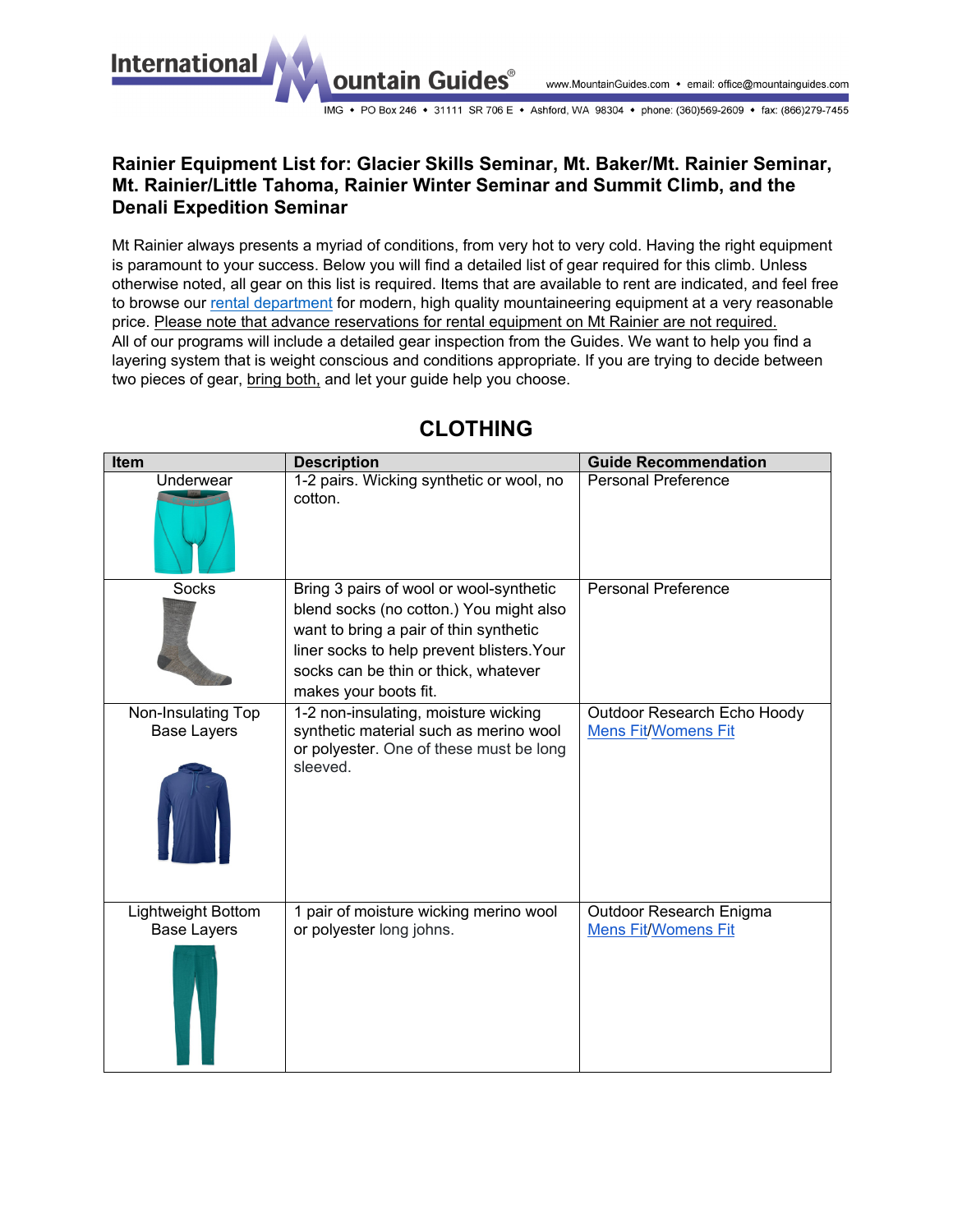| Midweight Insulating    | 2-3 pieces. Bring a mix of fleece and                                 | OR Refuge Air                                                 |
|-------------------------|-----------------------------------------------------------------------|---------------------------------------------------------------|
|                         | synthetic down-type insulating layers                                 | <b>Mens Fit/Womens Fit</b>                                    |
|                         | that you can use in a variety of                                      |                                                               |
|                         | combinations to adjust your                                           | <b>OR Trail Mix Layer</b>                                     |
|                         | temperature. These should include both                                |                                                               |
|                         | fleece pull-overs as well as insulating                               |                                                               |
|                         | jackets that can be used together. Bring                              |                                                               |
|                         | at least 2-3 distinct layers.                                         |                                                               |
|                         |                                                                       |                                                               |
| Soft Shell Jacket       | The jacket is light-midweight                                         | Outdoor Research Ferrosi Jacket<br><b>Womens Fit/Mens Fit</b> |
|                         | breathable, non-insulated and semi-                                   |                                                               |
|                         | waterproof.                                                           |                                                               |
|                         |                                                                       |                                                               |
|                         |                                                                       |                                                               |
|                         |                                                                       | This item is available for rent.                              |
| <b>Soft Shell Pants</b> | The pants should fit comfortably and                                  | OR Cirque                                                     |
|                         | provide a small amount of warmth. They                                | <b>Womens Fit/Mens Fit</b>                                    |
|                         | should be made from a synthetic                                       |                                                               |
|                         | softshell material. These are required                                |                                                               |
|                         | and cannot be substituted with                                        |                                                               |
|                         | hardshell pants (rain pants.)                                         |                                                               |
|                         |                                                                       |                                                               |
| <b>Hard Shell</b>       | These layers should be thick, 3 layer                                 | <b>Outdoor Research Furio Jacket</b>                          |
| Jacket/Pants            | Gore-tex or equivalent material, built to                             | <b>OR Aspire Jacket</b>                                       |
|                         | withstand the most extreme weather,                                   |                                                               |
|                         | not simply rain. This should be a shell,                              | <b>OR Foray Pant</b><br><b>OR Aspire Pant</b>                 |
|                         | not a heavy ski jacket. Pants should                                  |                                                               |
|                         | have full side-zips so they can be put on                             |                                                               |
|                         | while wearing crampons.                                               |                                                               |
|                         |                                                                       |                                                               |
|                         |                                                                       |                                                               |
|                         |                                                                       |                                                               |
|                         |                                                                       |                                                               |
|                         |                                                                       | These items are available for                                 |
| <b>Insulated Parka</b>  | Packable down or synthetic insulated                                  | rent.<br><b>Transcendent Down Hooded</b>                      |
|                         | hooded jacket. This should be very                                    | Jacket                                                        |
|                         | warm and substantially larger than any                                | <b>Mens Fit/Womens Fit</b>                                    |
|                         | of your other layers.                                                 |                                                               |
|                         |                                                                       |                                                               |
|                         |                                                                       |                                                               |
|                         |                                                                       |                                                               |
|                         |                                                                       |                                                               |
|                         |                                                                       | This item is available for rent.                              |
| Shorts (optional)       | Lightweight synthetic material for<br>approach in warmer temperatures | <b>Personal Preference</b>                                    |
|                         |                                                                       |                                                               |
|                         |                                                                       |                                                               |
|                         |                                                                       |                                                               |
|                         |                                                                       |                                                               |
|                         |                                                                       |                                                               |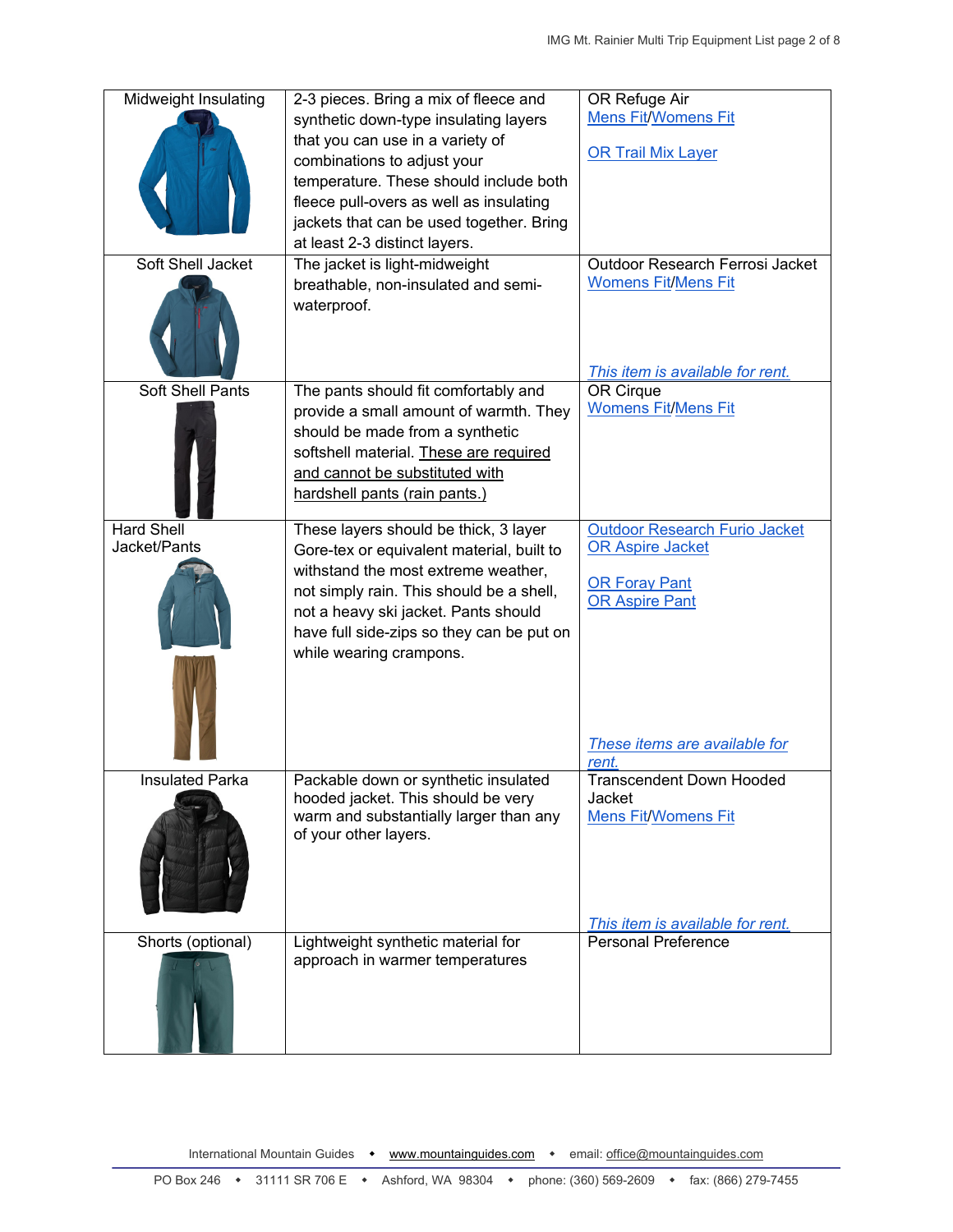| <b>Item</b>        | <b>Description</b>                                                                                                                                                                                  | <b>Recommendation</b>                                              |
|--------------------|-----------------------------------------------------------------------------------------------------------------------------------------------------------------------------------------------------|--------------------------------------------------------------------|
| Lightweight Glove  | This is a very lightly insulating pair of<br>gloves that will be worn when the<br>temperatures are warm out and gloves<br>are needed. These ideally need to have<br>a leather palm and fit tightly. | OR Stormtracker Infinium Sensor<br>Glove                           |
| Midweight Glove    | Bring a pair of midweight climbing<br>gloves that will be worn during the<br>majority of your cold weather climbing.<br>These must have a leather palm and be<br>a durable, warm glove.             | <b>OR Extravert</b><br><b>OR Arete</b>                             |
| Heavyweight Mitten | A pair of insulated expedition weight<br>Gore-Tex mittens or gloves with a<br>removable liner is required. You will<br>wear these on summit day.                                                    | <b>OR Alti Mitten or Glove</b><br>This item is available for rent. |

#### **GLOVES**

# **HEAD & FACE**

| Item          | <b>Description</b>                                                                 | <b>Recommendation</b>                                    |
|---------------|------------------------------------------------------------------------------------|----------------------------------------------------------|
| Sun Hat<br>95 | Brimmed hat for sun protection                                                     | <b>Personal Preference</b>                               |
|               |                                                                                    | Available for Purchase at IMG HQ                         |
| Warm Hat      | An insulating hat for warmth. Must fit<br>under your climbing helmet.              | <b>Personal Preference</b>                               |
| <b>Buff</b>   | Wicking, synthetic or wool, very<br>lightweight neck gaiter for face<br>protection | <b>IMG logo Buff</b><br>Available for Purchase at IMG HQ |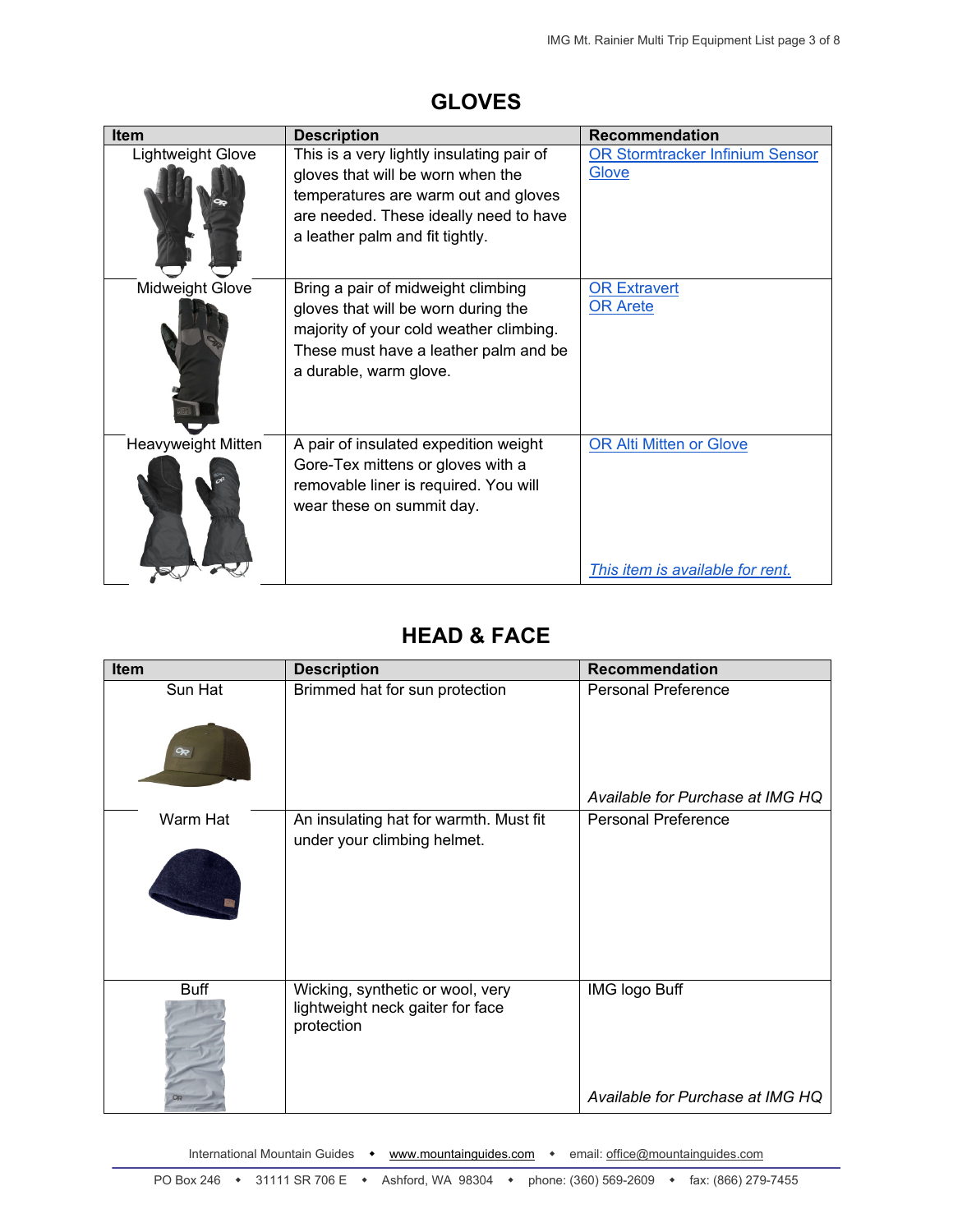| <b>Glacier Glasses</b> | Rated for intense UV and glare             | <b>Julbo Shield</b>              |
|------------------------|--------------------------------------------|----------------------------------|
|                        | protection                                 | <b>Julbo Sherpa</b>              |
|                        |                                            | (Prescription questions)         |
|                        |                                            | This item is available for rent. |
| Goggles                | Goggles are used for sun and wind          | Personal Preference              |
|                        | protection at altitude. Required when      | Smith Project                    |
| SMITH                  | snow is forecast, optional in good         | Julbo Plasma                     |
|                        | weather.                                   |                                  |
|                        |                                            | This item is available for rent. |
| Sun Screen             | SPF 30 or higher                           | Personal Preference              |
|                        |                                            |                                  |
|                        |                                            |                                  |
|                        |                                            |                                  |
|                        |                                            | Available for Purchase at IMG HQ |
| Lip Balm               | SPF rated                                  | Personal Preference              |
|                        |                                            |                                  |
|                        |                                            | Available for Purchase at IMG HQ |
| <b>LED Headlamp</b>    | Make sure your headlamp has a full         | <b>Petzl Actik</b>               |
|                        | elastic strap so that you can put it on    |                                  |
|                        | your helmet. Use a fresh set of            |                                  |
|                        | batteries. Bring at least one extra set of |                                  |
|                        | batteries.                                 |                                  |
|                        |                                            |                                  |

### **FOOTWEAR**

| <b>Item</b>        | <b>Description</b>                         | <b>Recommendation</b>       |
|--------------------|--------------------------------------------|-----------------------------|
| <b>Trail Shoes</b> | A more comfortable shoe will make the      | <b>Personal Preference</b>  |
|                    | approach day more enjoyable,               | <b>Salomon Speedcross</b>   |
|                    | especially mid July-Sep. A low cut trail   |                             |
|                    | runner is appropriate, but if you prefer   |                             |
|                    | more ankle support find a hiking boot      |                             |
|                    | that works well for you. Log some miles    |                             |
|                    | before the trek and work out any foot      |                             |
|                    | issues you may have ahead of time.         |                             |
| Gaiters (optional) | A pair of gaiters will help keep your pant | <b>OR Crocodile Gaiters</b> |
|                    | legs free from damage from sharp           |                             |
|                    | crampons during the climb and will help    |                             |
|                    | keep snow and dirt out of your boots.      |                             |
|                    |                                            |                             |
|                    |                                            |                             |
|                    |                                            |                             |
|                    |                                            |                             |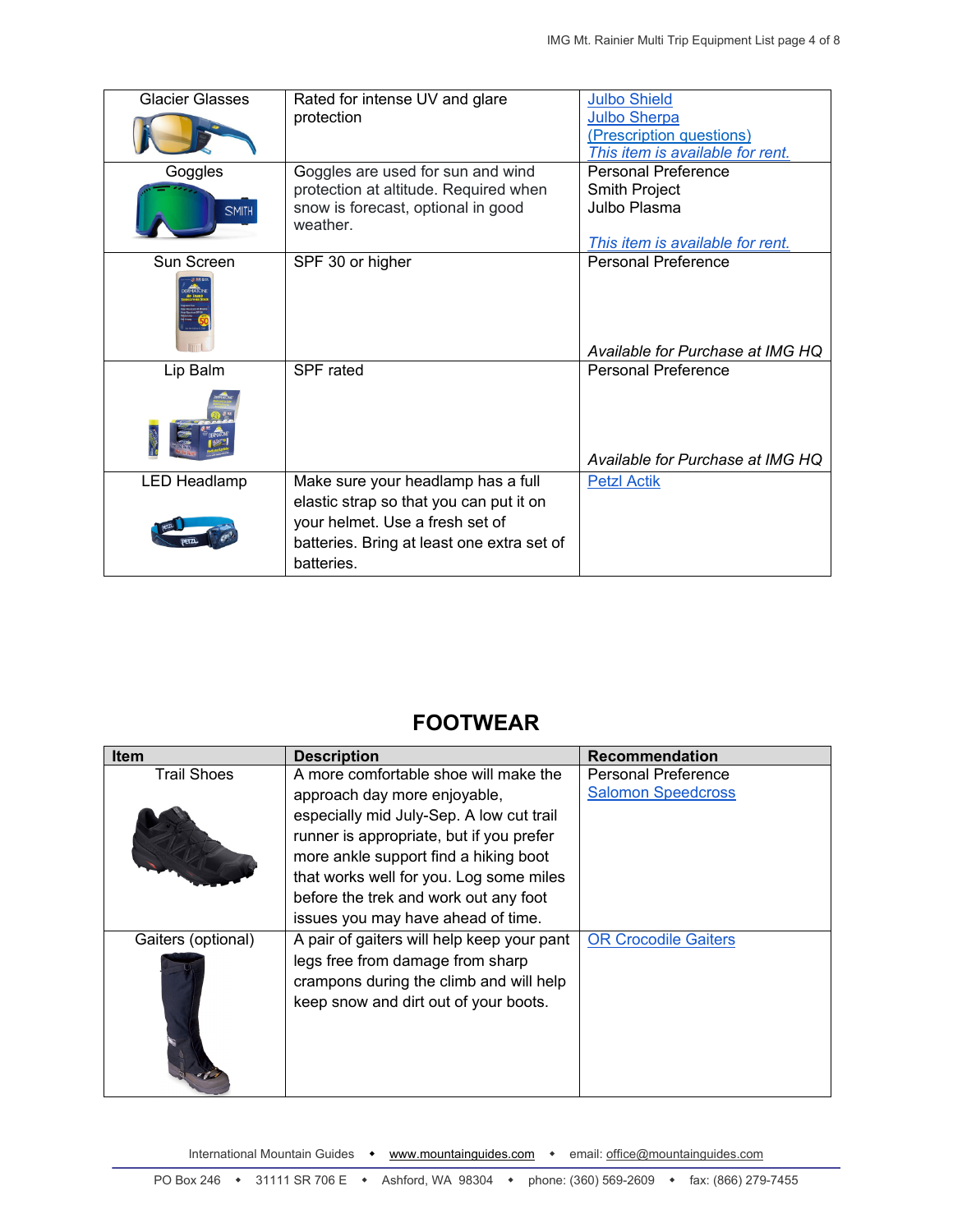|              | <b>Climbing Boots</b>                     |                                   |
|--------------|-------------------------------------------|-----------------------------------|
|              | Single or Double                          |                                   |
|              | Bring one pair of climbing boots. Double  |                                   |
|              | boots are required for cold weather       |                                   |
|              | courses, while insulated single boots     |                                   |
|              | may be acceptable for warm, fair-         |                                   |
|              | weather courses in the middle of the      |                                   |
|              | summer.                                   |                                   |
|              | <b>Frequently Asked Questions</b>         |                                   |
| Single Boots | Insulated single boots may be             | La Sportiva Nepal                 |
|              | acceptable in late summer. Crampon-       |                                   |
|              | compatible, full-shank insulated leather  | <b>Frequently Asked Questions</b> |
|              | or synthetic mountaineering boots. Not    |                                   |
|              | needed if using double boots. There are   |                                   |
|              | also insulated leather boots that are     |                                   |
|              | acceptable for climbs scheduled later in  |                                   |
|              | the summer.                               |                                   |
| Double Boots | Warm, insulated mountaineering boots      | La Sportiva G2 SM                 |
|              | with stiff soles designed to be used with |                                   |
|              | crampons. Please note that double         |                                   |
|              | boots may be required during any          |                                   |
|              | season. If single boots are appropriate   |                                   |
|              | for your climb conditions, you will not   |                                   |
|              | need double boots.                        |                                   |
|              |                                           | Kolfach Double Boots are          |
|              |                                           | available for rent.               |

### **CLIMBING GEAR**

| <b>Item</b>           | <b>Description</b>                                                                                                                                                                                                                                                                     | <b>Recommendation</b>                                  |
|-----------------------|----------------------------------------------------------------------------------------------------------------------------------------------------------------------------------------------------------------------------------------------------------------------------------------|--------------------------------------------------------|
| <b>Backpack</b>       | Modern internal frame pack at least 50-<br>75L in size in order to fit all your items.<br>Make sure it fits well with weight and<br>expect to carry at least 40 pounds. You<br>should also bring either a pack-cover or<br>a pack-liner/garbage bag in order to<br>keep your gear dry. | <b>Mountain Hardware AMG 75</b>                        |
|                       |                                                                                                                                                                                                                                                                                        | Jansport Guide Series Tahoma is<br>available for rent. |
| 1 or 2 Trekking Poles | Collapsible pole with ski baskets                                                                                                                                                                                                                                                      | <b>Black Diamond</b>                                   |
|                       |                                                                                                                                                                                                                                                                                        | This item is available for rent.                       |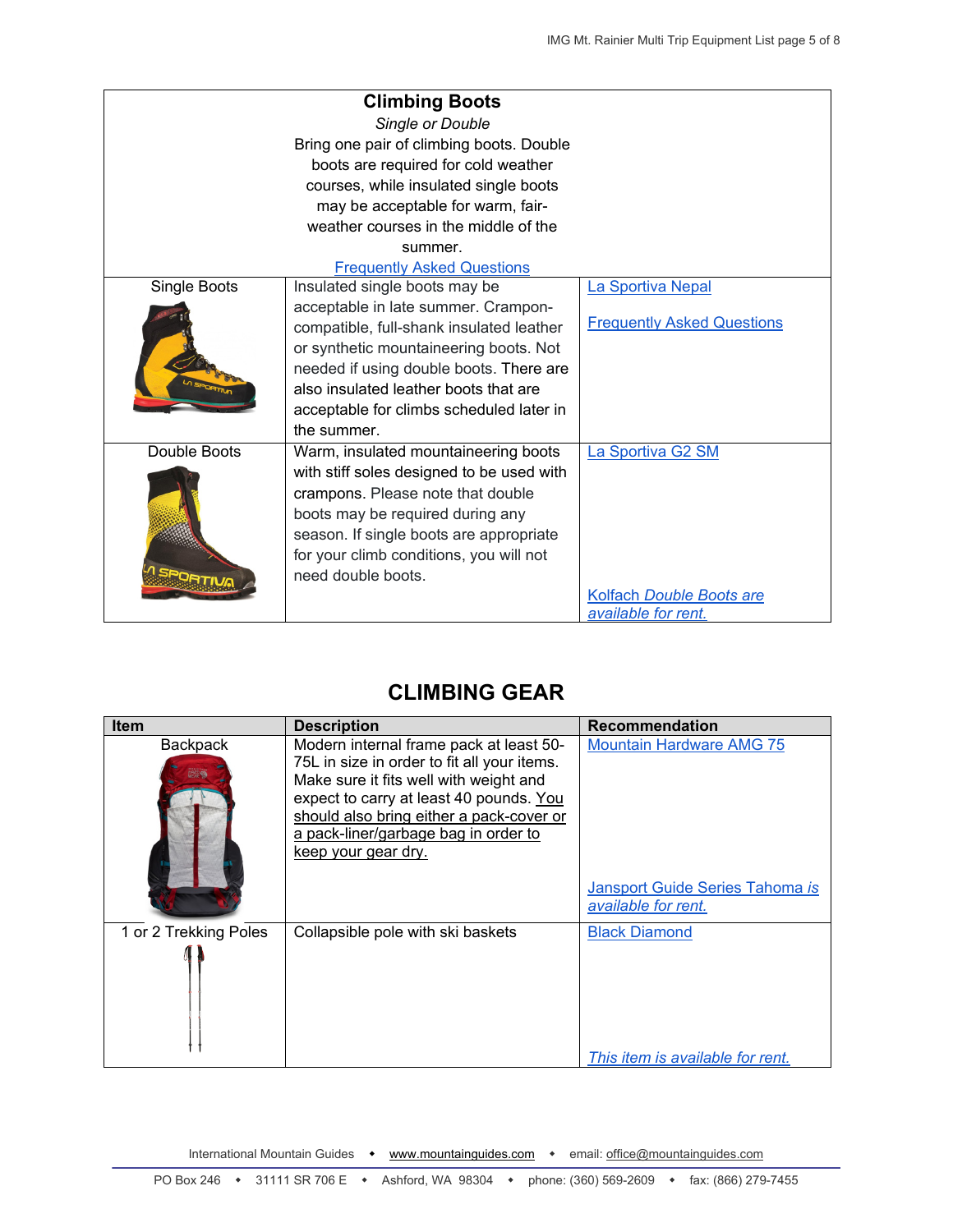| <b>Climbing Helmet</b>       | Modern climbing helmet that meets<br>industry standards, fits comfortably over<br>your bare head, hat, and/or balaclava,<br>and your headlamp must be able to<br>strap securely to the outside of the<br>helmet. Ski and bike helmets are not<br>appropriate | <b>Petzl Boreo</b><br><b>Petzl Sirocco</b><br>This item is available for rent.                                                      |
|------------------------------|--------------------------------------------------------------------------------------------------------------------------------------------------------------------------------------------------------------------------------------------------------------|-------------------------------------------------------------------------------------------------------------------------------------|
| <b>Climbing Harness</b>      | Modern harness that meets industry<br>standards, fit snug around your waist<br>and have ample room to wear layers<br>beneath. Both rock-style harnesses or<br>an alpine-style harnesses are<br>appropriate.                                                  | <b>Petzl Altitude</b><br><b>Black Diamond Couloir</b><br>This item is available for rent.                                           |
| <b>Climbing Hardware</b>     | 2 locking carabiners<br>2 non-locking carabiners<br>1 belay device<br>25ft of 6mm accessory cord<br>1 60cm sewn dyneema or nylon runner<br>1 120cm sewn dyneema or nylon<br>runner<br>1 Mechanical Ascender (optional)                                       | Petzl locking carabiners<br><b>Non Locking Carabiners</b><br><b>Reverso Belay Device</b><br><b>Accessory cord</b><br><b>Runners</b> |
| Crampons                     | Modern 10 or 12 point steel crampons<br>that are compatible with your boots.                                                                                                                                                                                 | Available for Purchase at IMG HQ<br><b>Petzl Vasak</b><br>This item is available for rent.                                          |
| Ice Axe                      | Lightweight general mountaineering axe<br>that will work both as a technical tool<br>and a glacier mountaineering axe.                                                                                                                                       | <b>Petzl Glacier Axe</b><br>This <i>item is available for rent.</i>                                                                 |
| <b>Avalanche Transceiver</b> | Modern avalanche transceiver that<br>meets industry standards (season or<br>conditions dependent.)                                                                                                                                                           | <b>Pieps</b><br>This item is available for rent.                                                                                    |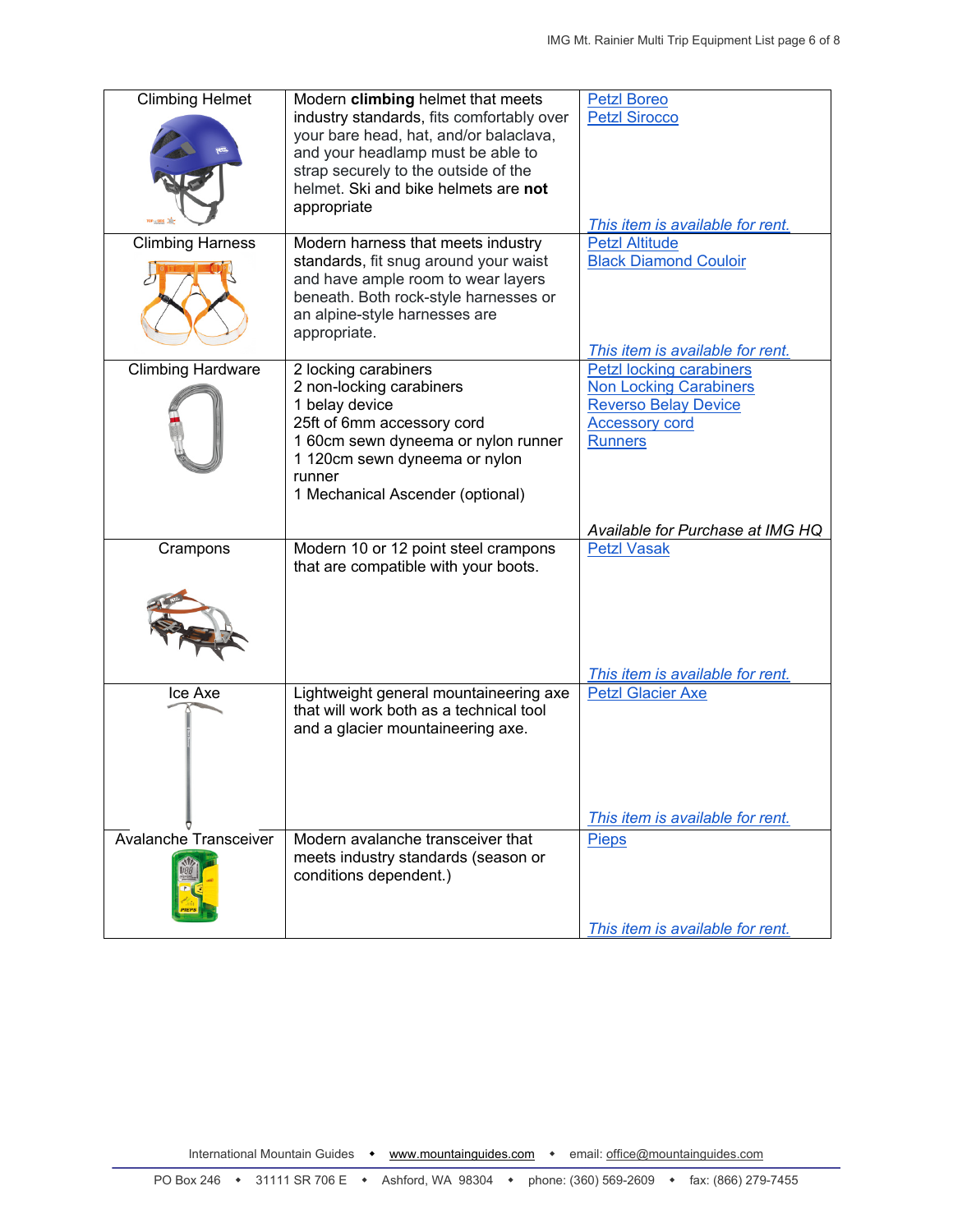| Item                                                  | <b>Description</b>                                                                                                                                                                                                                                | Recommendation                                               |
|-------------------------------------------------------|---------------------------------------------------------------------------------------------------------------------------------------------------------------------------------------------------------------------------------------------------|--------------------------------------------------------------|
| Sleeping Pad                                          | We recommend an inflatable, full length<br>pad.                                                                                                                                                                                                   | <b>Thermarest Neoair Xtherm</b>                              |
| <b>Sleeping Bag</b>                                   | Lightweight & packable down or<br>synthetic insulation rated between 0°F<br>and $20^{\circ}$ F.                                                                                                                                                   | <b>Thermarest Oberon</b><br>This item is available for rent. |
| Face Mask                                             | Per CDC guidelines                                                                                                                                                                                                                                |                                                              |
| Ear Plugs (optional)                                  | Soft disposable or reusable earplugs                                                                                                                                                                                                              | Available for Purchase at IMG HQ                             |
| Pee Bottle/Pee Funnel<br>(optional)                   | Collapsible or hard-sided 1 liter nalgene<br>models can work well. If opting for a<br>collapsible model, please pick a 1.5-2<br>liter model as it allows for more space<br>while using in your sleeping bag. Pee<br>funnel is optional for women. | <b>Personal Preference</b>                                   |
| Disposable Hand<br>Warmers (Optional)                 | If your hands get cold easily these can<br>help.                                                                                                                                                                                                  | Available for Purchase at IMG HQ                             |
| <b>Small First Aid Kit</b><br><b>MEDICALKI</b>        | A small zip lock of medications, blister<br>care, duct tape, and band-aids. All<br>Guides carry a more substantial first aid<br>kit.                                                                                                              | <b>Adventure Medical Kit: Mountain</b><br>Day Tripper Lite   |
| <b>Toiletries</b><br>WIPES <b>E</b><br><b>sex (b)</b> | Toilet paper is mandatory, wet wipes<br>are optional. Bring a small bottle of<br>hand sanitizer.<br>Pro Tip: Pre-package TP to save space                                                                                                         |                                                              |

#### **Personal Equipment**